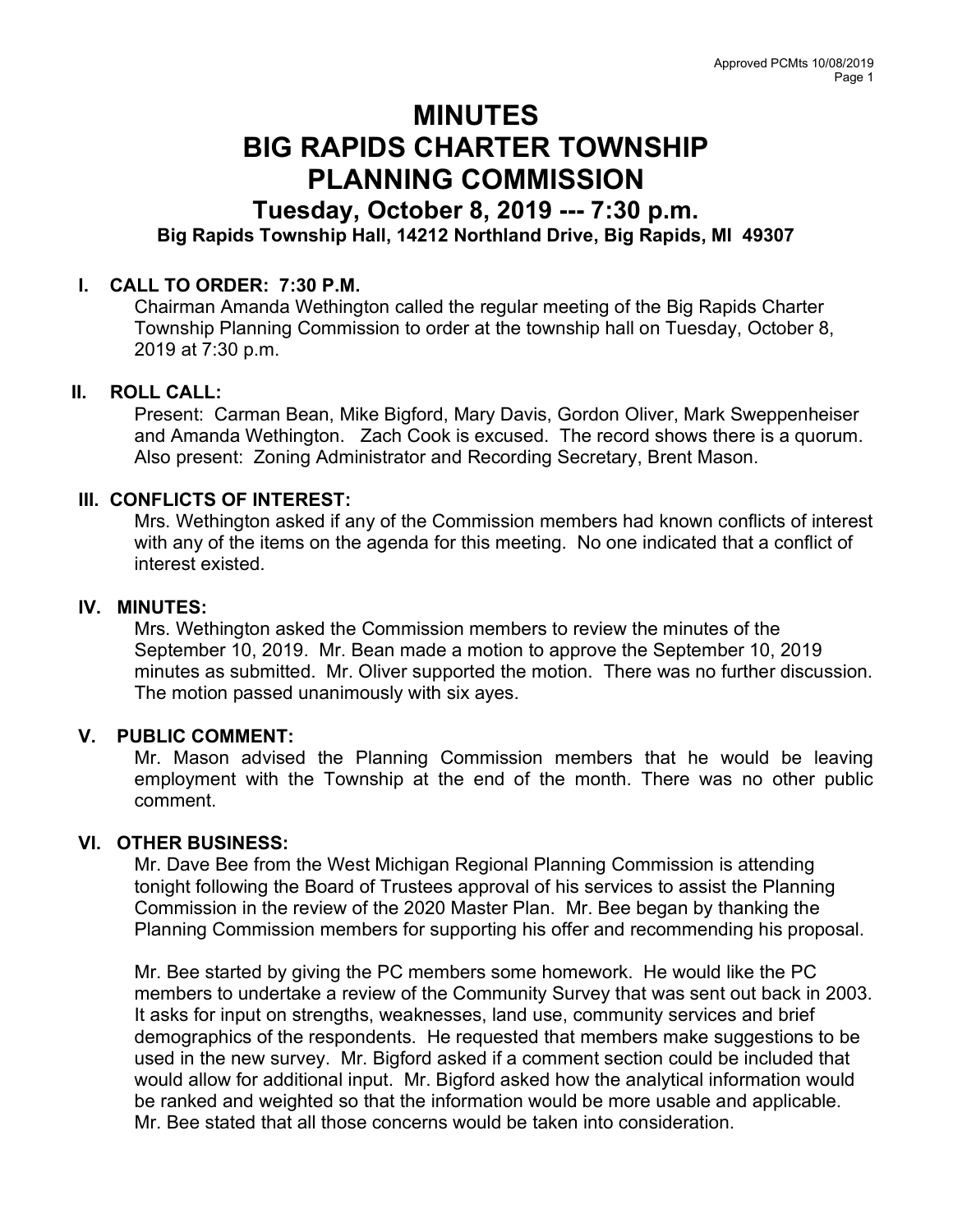The second homework assignment is to pick two days for interviewing residents and members of the public. Mr. Bee requested that lists of names and contact information be forwarded to him for key persons to interview. It was determined that the dates would be November  $6<sup>th</sup>$  and  $7<sup>th</sup>$  from 10 am to 8 pm.

Mr. Bee explained how he would run the interviews, defining terminology and processes so that the participants would be responding to open ended questioning.

Mr. Bee also requested to schedule public input workshops after the individual interviews. After a brief discussion, the Planning Commission members agreed that Wednesday, December  $4<sup>th</sup>$  from 1 to 4 pm and 6 to 8 pm would likely be a good date. Mr. Stanek said he would reserve the Mecosta County Services meeting room.

Mr. Sweppenheiser asked about the demographic section questions and wondered if they could be modified so that they weren't so cumbersome. Mr. Bee stated that the rationale was to make sure that entire township was represented fairly. The members made several suggestions that could streamline the process and maintain the information gathering process so that the data would represent the township citizens accurately. Mr. Bee went through some of the results from the 2003 survey and said that he would look at modifying some of the questions.

The PC members and Mr. Bee briefly discussed the Industrial Park. Mr. Bee advised that he found out the property needed to remain an industrial park for 20 years.

Mrs. Davis asked Mr. Bee how many individuals he was looking to interview. Mr. Bee replied that he wanted a total of approximately 40 people. The Township Board and Planning Commission members are included in that number. Mr. Bee requested contact information also be included so that he doesn't have to track it down.

Mr. Bigford asked how the citizens would be able to access the survey. It was suggested that the survey be accessible online via the township website and through social media, such as Facebook. Mr. Mason stated that developing a fillable survey form was doable and it could be placed online in those sites. Mr. Bee advised that paper surveys have worked well for most jurisdictions and that in 2003, there were over 220 surveys returned in Big Rapids Township representing over 18 percent of the households. Mr. Bigford suggested that we were missing a large opportunity for connecting with the public if we didn't have an online social media presence.

Mr. Bee reiterated that the dates of the interviews would be November 6 & 7and that we would continue to work on the survey questions and distribution methods. Comments were made about survey monkey, how it works and whether it would function for us.

Mr. Bee mentioned the Old US 131/Northland Drive corridor committee from Howard City to Reed City will be starting up this fall to discuss the development along that roadway and look at traffic flow issues. The Rural Task Forces will also be starting soon as well.

The members of the Planning Commission thanked Mr. Bee for his time and talent. Mrs. Wethington and the other members thanked Mr. Mason for all the work he did for the Planning Commission. Mr. Mason acknowledged the recognition and thanked the